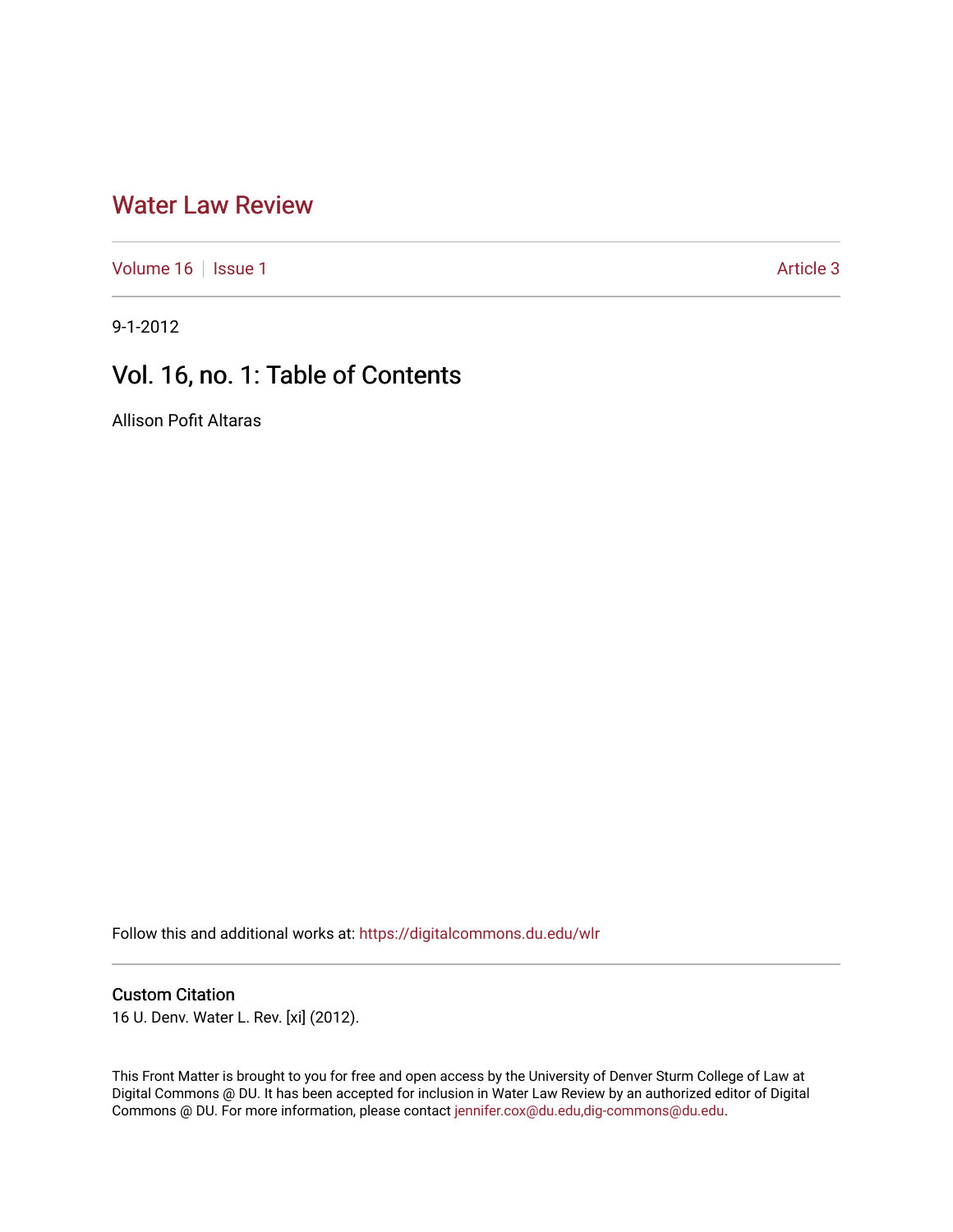# UNIVERSITY OF DENVER **WATER LAW REVIEW**

**VOLUME 16 ISSUE 1 ISSUE 1 FALL 2012** 

## **CONTENTS**

### ARTICLES

WATER, OIL, **AND** GAS: **A LEGAL AND** TECHNICAL **FRAMEWORK........1** *Kent Holsinger, Esq. and Peter Lemke, RE.*

RECONCILING WATER LAW **AND** ECONOMIC **EFFICIENCY IN** COLORADO WATER **ADMINISTRATION .......... ............... <sup>37</sup>** *Charles W Howe*

THE PUBLIC TRUST DOCTRINE: WHAT **IT** IS, WHERE IT **CAME** FROM, **AND** WHY COLORADO DOES **NOT (AND SHOULD** NOT) **HAVE ONE ................................... .. ............** <sup>47</sup> *Stephen H. Leonhardt, Esq. andJessicaj Spuhler, Esq.*

**OPENING** THE FLOODGATES **AND DRAINING** THE GREAT LAKES **ONE** BOTTLE **AT A** TIME: How PRIVATIZING WATER RESOURCES **THREATENS** THE GREAT **LAKES...............................97** *Rhonda L. Ross*

INTERPRETING WATER **CONSERVATION** STANDARDS **IN WAUKESHA, WISCONSIN: A** LOCAL INTERNALIZATION OF INTERNATIONAL NORMS? **........................................................ 113** *Sarah E Sharp*

#### ARTICLE **UPDATE**

**EIGHTH UPDATE** TO COLORADO WATER LAW: **AN** HISTORICAL OVERVIEW **........................................... ..... <sup>137</sup>** *justce GregoryJ. Hobbs, Jr.*

#### BOOK **NOTES**

| JULIET CHRISTIAN-SMITH & PETER H. GLEICK, A TWENTY-FIRST |  |
|----------------------------------------------------------|--|
|                                                          |  |
|                                                          |  |